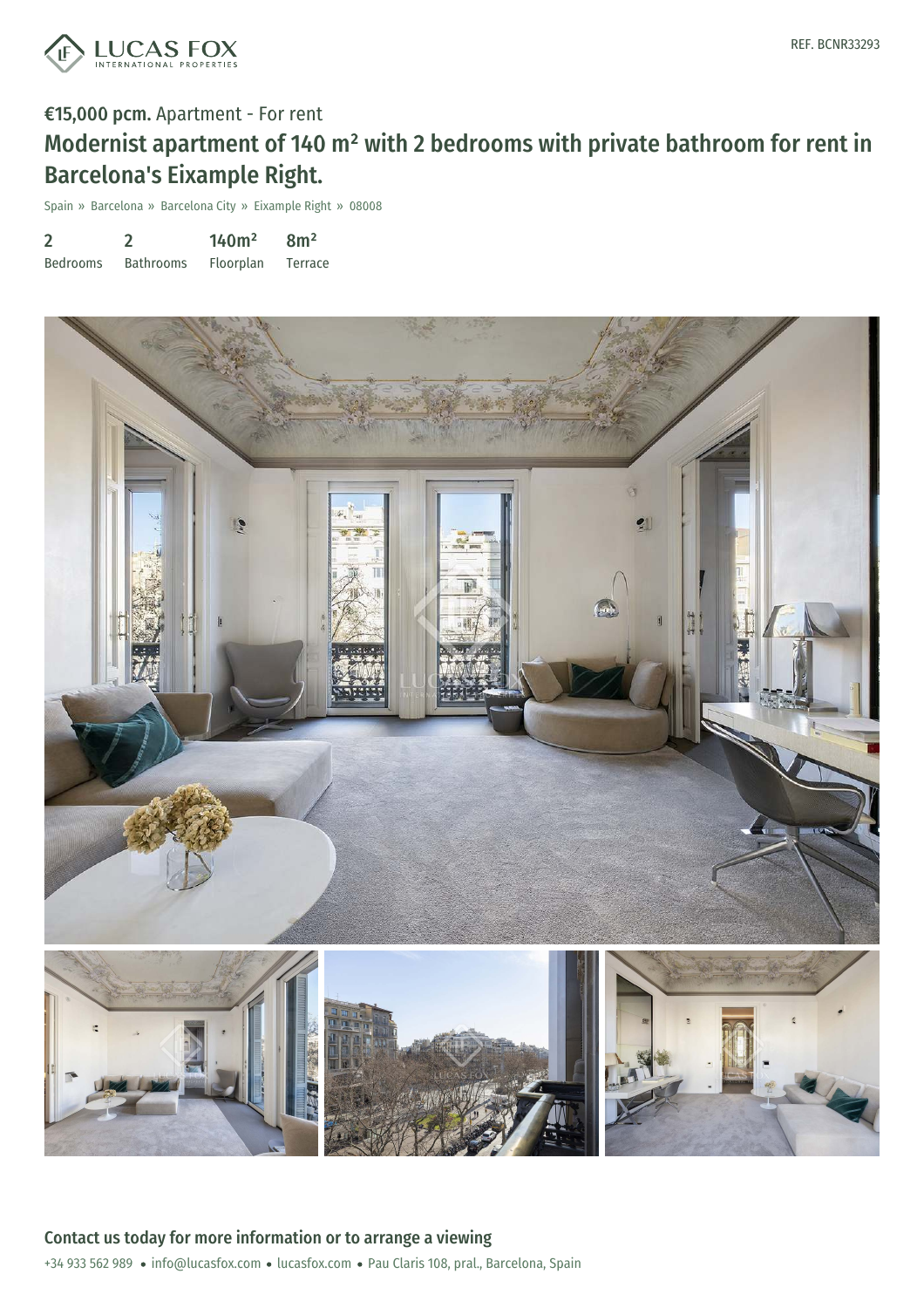

## €15,000 pcm. Apartment - For rent Modernist apartment of 140 m² with 2 bedrooms with private bathroom for rent in Barcelona's Eixample Right.

Spain » Barcelona » Barcelona City » Eixample Right » 08008

2 Bedrooms  $\mathfrak{D}$ Bathrooms 140m² Floorplan 8m² Terrace

### **OVERVIEW**

### Modernist property decorated with style and taste, with an elegant and unique renovation for rent in the heart of Eixample.

The property enjoys exquisite quality and is furnished with great style. An oasis of peace.

The apartment consists of 140 m², with 2 bedrooms that have their own contemporary-style bathroom. A comfortable living room, a bright space separates both bedrooms and gives access to a balcony that overlooks the beautiful Passeig de Gracia. Finally, a separate dining room and a fully equipped kitchen are offered.

The attention to detail and the importance of comfort is reflected throughout the space. The property has Corian elements with backlighting, for a free fusion between the contemporary and the modernist. The architectural style is the best that defines the indisputable charm of Barcelona, with nature as a source of inspiration for the various themes and that we can find represented in the details. Organic forms, flowers and leaves are very typical of modernism. The living room boasts a ceiling that captures this style with a wonderful design.

Since 1979, the building has been part of the Catalogue of the listed Historical-Artistic Heritage of Barcelona. We offer you the possibility of living in one of the most impressive modernist buildings in Barcelona. A unique experience where comfort, beauty and luxury are the protagonists.

In the building there are several common [areas](https://www.lucasfox.com) to enjoy and a rooftop with a spa that offers beautiful v[iews](mailto:info@lucasfox.com) of the city.

Contact us for more information.



#### [lucasfox.com/go/bcnr33293](https://www.lucasfox.com/go/bcnr33293)

Spa, Concierge service, Lift, High ceilings, Mosaic tile flooring, Natural light, Communal terrace, Modernist building, Air conditioning, Balcony, Built-in wardrobes, Chill out area, Domotic system, Equipped Kitchen, Pet-friendly, Transport nearby

Minimum Rental Period: 6 Months.

Available now!